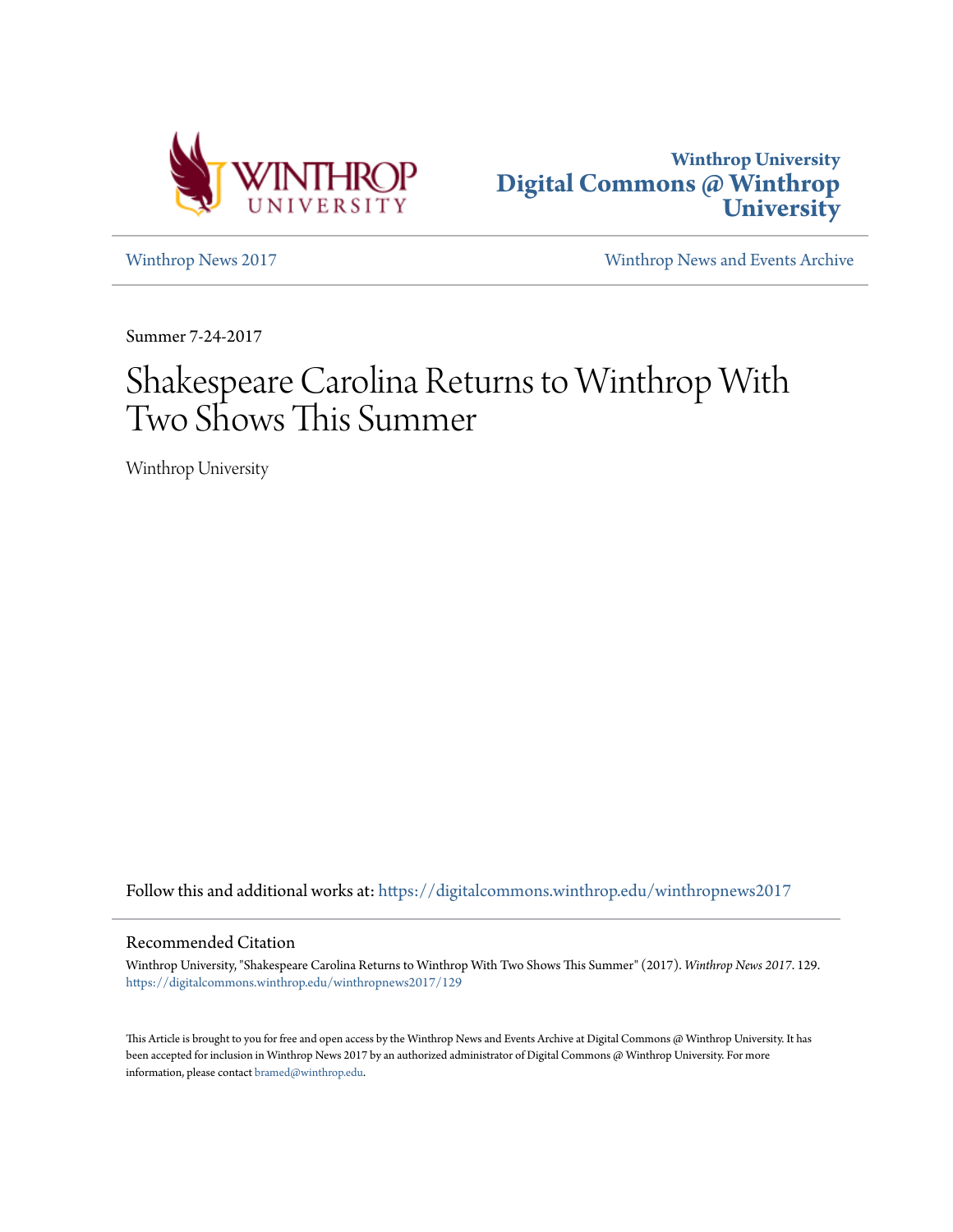

**O** SHARE

「验費」



**AFFAIRS ATHLETICS GIVING**

07/24/2017

**ABOUT ADMISSIONS & AID ACADEMICS STUDENT**

All News

Archives

RSS News Feeds

Winthrop in the News

# **Shakespeare Carolina Returns to Winthrop With Two Shows This Summer**

## **Quick Facts**

**Performances for "The Complete Works of** William Shakespeare (Abridged)" will be July 20- 23 and 27-30 at 8 p.m. in the Johnson Studio Theatre.

Performances for "The Man in the Iron Mask" will be Aug. 17-20 and 24-27 at 7 p.m. at the Amphitheatre.



ROCK HILL, SOUTH CAROLINA – Shakespeare Carolina continues its 20th anniversary season with **"The Complete Works of William Shakespeare (Abridged)"** and **"The Man in the Iron Mask"** at Winthrop University this summer.

The first summer production of Shakespeare Carolina's summer residency at Winthrop begins with "The Complete Works of William Shakespeare (Abridged)," the popular play that condenses all of Shakespeare's plays into less than two hours. Directed by **Amanda Liles '00**, the show guides the audience on a rip-roaring ride through the Bard's tragedies, histories and comedies.

Performances will be July 20-23 and 27-30 at 8 p.m. in the Johnson Studio Theatre. Seating is limited. Tickets are \$15 for the general public and \$10 for senior adults and students. Tickets can be

purchased at the box office one hour prior to curtain or online at www.shakescar.org.

Shakespeare Carolina will present "The Man in the Iron Mask" Aug. 17-20 and 24-27 at 7 p.m. in the Winthrop Amphitheatre. This is the world premiere of an original adaptation based on the Alexandre Dumas novel of the same name. You can expect Shakespeare Carolina's unique take on this classic story of secrets, impersonation and power.

Tickets are \$2 with a Welcome Week pass and \$5 for general admission. Tickets can be purchased online at www.shakescar.org.

Both performances are approved cultural events.

For more information, contact **Chris O'Neill**, managing artistic director for Shakespeare Carolina, at